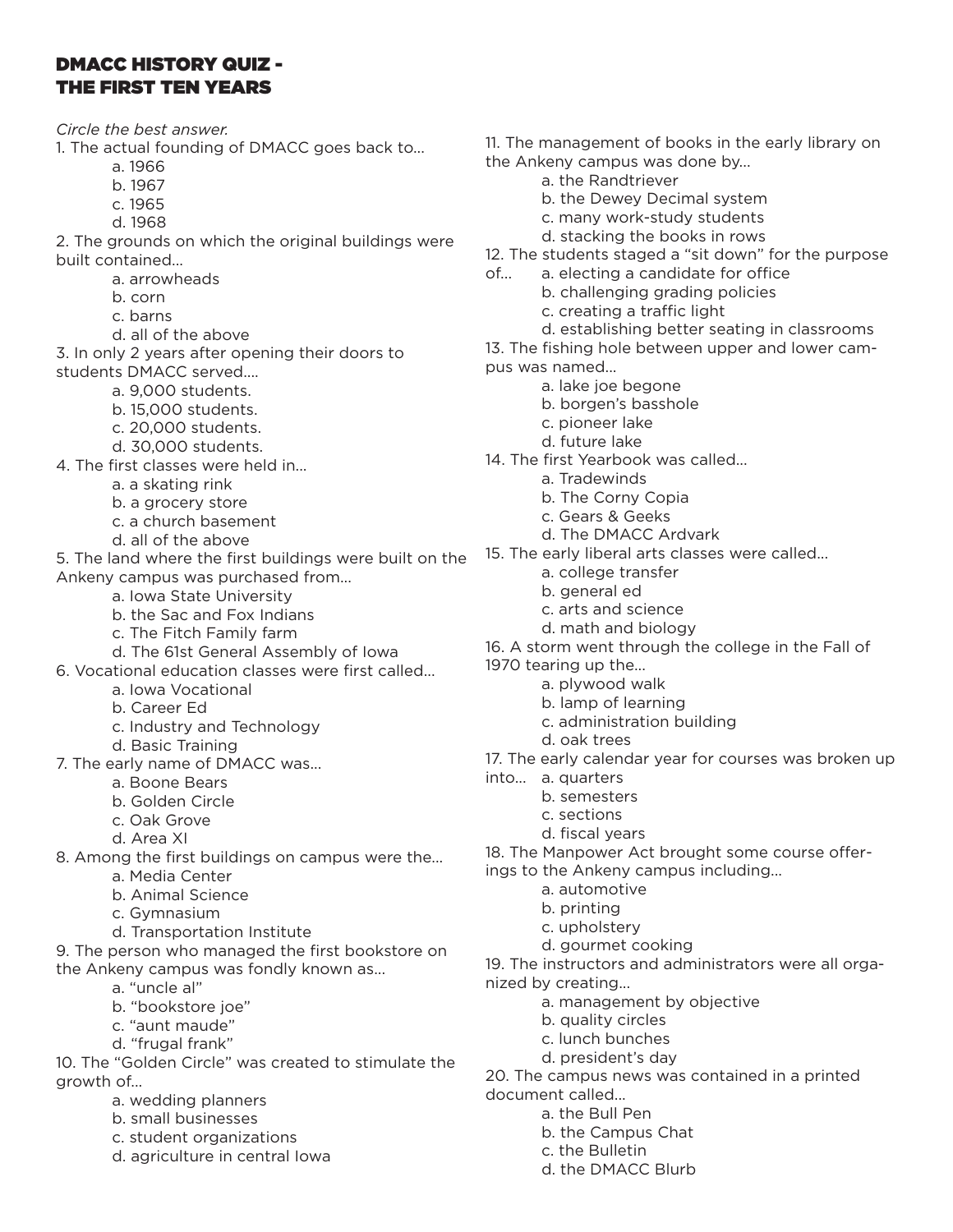21. Collective bargaining came to DMACC in the form of...

- a. sit-ins
- b. the salary schedule
- c. grievances
- d. OSHA

22. Early evening 7-course meals prepared by students in the Culinary Arts program were called...

- a. Gourmet Dinners
- b. Dining Out
- c. the Silver Spoon
- d. the Chef's Special

23. A magazine of DMACC student creative writing, art, and photography was called...

- a. Arts & Letters
- b. DMACC Times
- c. Expressions
- d. High Life
- 24. The first DMACC Board President was...
	- a. Roland Grefe
	- b. Ross Cramblit
	- c. Don Rowan
	- d. Jim Maggert
- 25. The Media Center contained the.....
	- a. faculty lunchroom
	- b. library
	- c. television studio
	- d. all of the above
- 26. The first Superintendant of DMACC was...
	- a. Jack Asby
	- b. Paul Lowery
	- c. Dorothy Gilliland
	- d. Don Bell

27. The History Committee of the Pioneers is dedicated to collecting the history of DMACC in...

- a. five campuses
- b. Iowa
- c. the first ten years
- d. complete factual detail

28. The person on the History committee who has been at DMACC the longest is...

- a. Carroll Bennett
- b. Mike Perry
- c. Dee Johnson
- d. Dale Wagner
- e. Sharon Eckstrom
- f. Shirley Meulenthaler

29. The deadline for submitting your history information to the web is...

- a. April 2010
- b. December 2009
- c. October 2009
- d. June 2010

30. Which of the following best represents the first logo at DMACC?



31. Often the early student clubs on campus raised money to participate in their National organizations such as...

a. VICA b. DECA c. FFA d. IHEA e. a & b above f. c & d above g. oh heck - all of the above h. hmmmmm gets me.

*answers: 1.c 2.d 3.c 4.d 5.a 6.b 7. d 8.a 9.b 10.b 11.a 12.c 13.d, 14.a 15.b 16.a 17.a 18.c 19.a 20.c 21.b 22.a 23.c 24.d 25.d 26.b 27.c 28. a 29.b 30.a 31.e*

*If you got 26 or more right - you can write the history! DMACC You gotta love it!*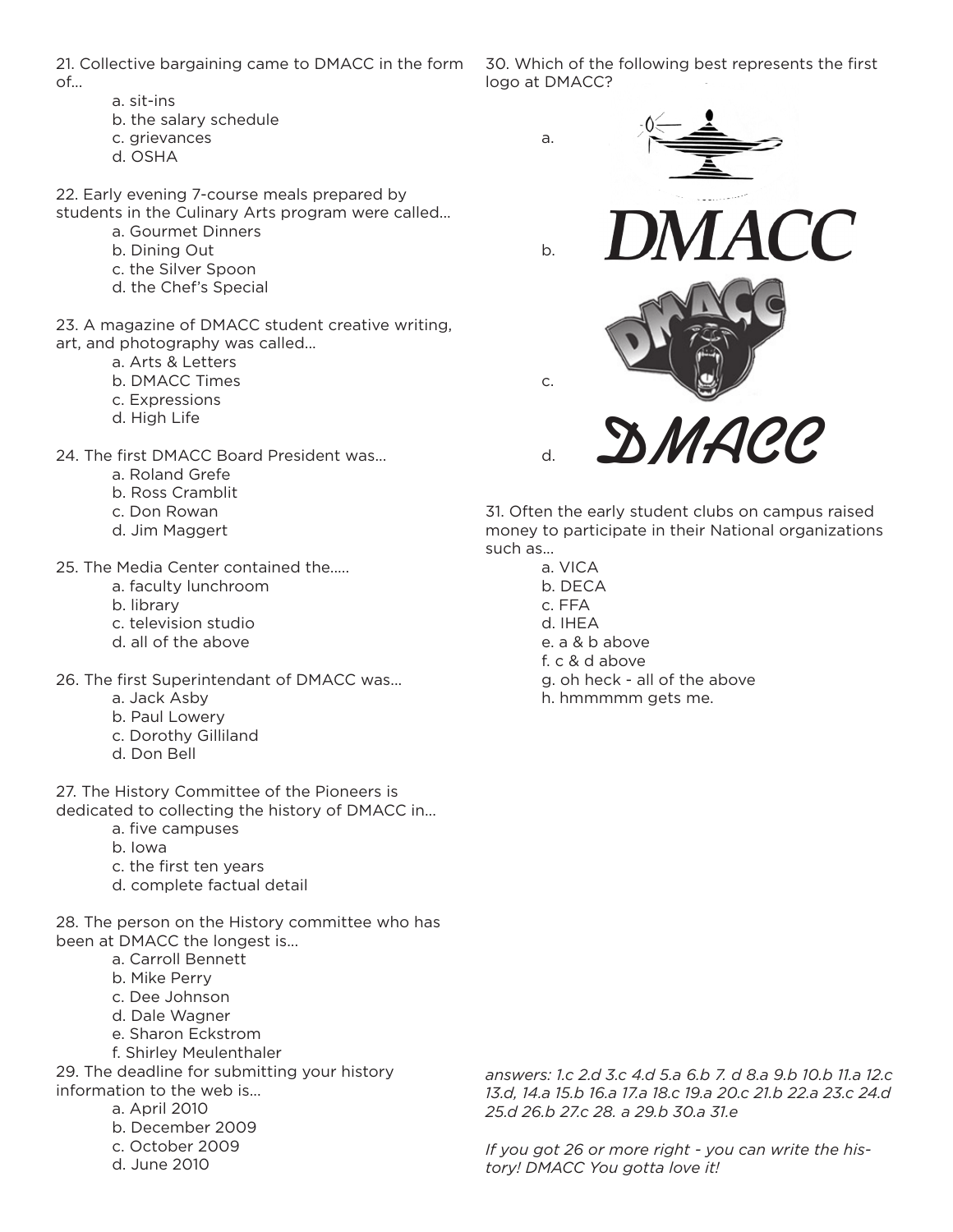

**DMACC • OUR STORIES • OUR PEOPLE**

**WHO SAID THIS?** (enter the letter of your choice on the answer sheet - one per table)

1. "One of my favorite memories is ground breaking day for the Ankeny Campus. All staff boarded a school bus at the two temporary sites in West Des Moines (the grocery store on Vine Street and roller-skating rink on Grand Avenue) for the ride to Ankeny to witness the event. The ride across the farm field was extremely "bumpy!" We were excited and filled with hope. It was the beginning of a dream - a place for affordable, convenient, and practical education for central Iowans!"

2. "As a new teacher, I remember spending hours in class preparation but then presenting the material to the students in about 20 minutes! What a let down! There were very limited resources for medical assistant instruction. We had to prepare everything from scratch. We were true Pioneers"

3. "Most memorable are the times the lights went out in the basement of Bldg. 6. It was pitch black and so quiet all you could hear were the mice running around - very scary. And, of course, the time Jeff Stevenson came and asked me who I worked for and I told him that I worked for him - he just looked at me and said OKAY!"

4. "One summer evening when I realized I had forgotten something at work, my young son Mike went with me to the office as I knew Eldon Bergstrom would still be there. A sudden storm brewed on our way and we quickly entered the building and raced to the women's bathroom.

Eldon followed and Mike whispered to me "Mom, why is that man in the women's bathroom?" I assured him it was ok and that he probably did not want to be alone during the terrible weather!"

5. "The first days were very memorable. The leased grocery store was being gutted and I couldn't even get in on the first day. Classes were to start the next Monday. No curriculum, no textbooks, no equipment, or furniture. I was a little depressed, but determined. 13 students arrived. By now we had folding chairs. Supt. Lowery tried to be helpful and had ordered some typewriters for us - manual ones. After a phone call we spent most of the second day playing with and boxing up the manual typewriters and ordering IBM Selectrics. Only problem. . .no outlets were installed. . .!"

6. "The students wanted me to be with them when they closed highway 69 down as they wanted a stop light outside the entrance of DMACC but I had to turn them down, but felt they had good reason to do what seemed a good cause. Police Chief Art Doubleday came down and got them disbanded but eventually the students got what they wanted, STOP LIGHTS!"

7. "The thing I was impressed with the most was the dedication the instructional staff and administrators had to the school in the beginning years. I remember one night about 10:00 p.m. we were discussing equipment needs. Mr. Shadle (the Vo-tech Director) was writing down our needs and all of a sudden the pencil he was writing with drew a straight line. I thought he had died, but he had fallen asleep."

8. "When I was hired, the just-completed library had boxes of books setting around (no shelves built yet), and a Randtriever that "jammed" regularly and library staff had to find books by "hand". Sometimes we had to wait several days for a book to be retrieved. (I think they threw out the Randtriever!) "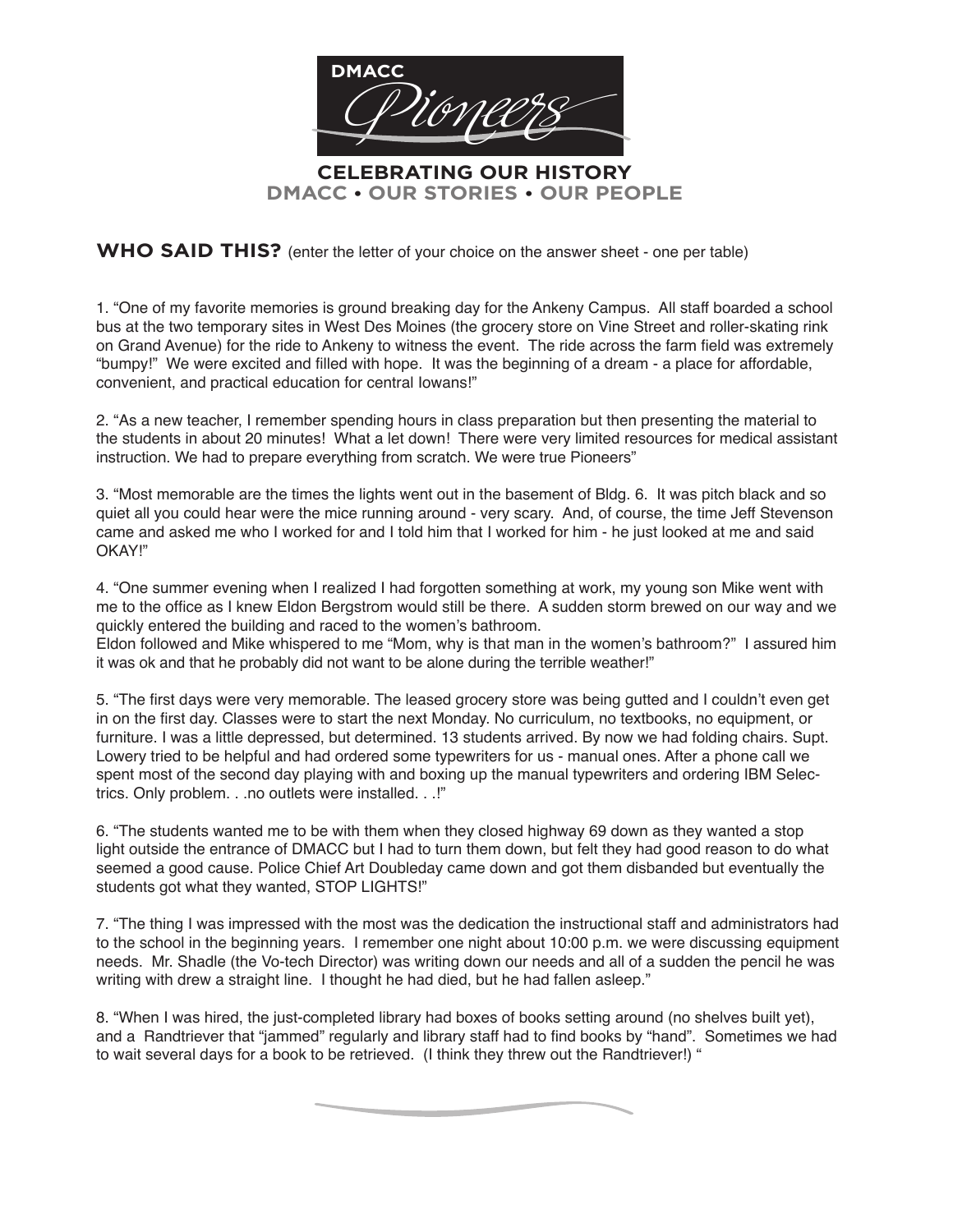#### **WHO SAID THIS?** (enter the number of your choice on the answer sheet - one per table)

9. "Perhaps my most memorable experience from that first year was the fall in-service meeting of all faculty and staff, during which President Lowery introduced Rolland Grefe, President of the DMACC Board of Directors. Many Arts and Sciences faculty had come to the college from other states and so had little knowledge of the issues peculiar to the creation and rise of community colleges in Iowa. When Mr. Grefe rose to speak, his first words were, in effect, "Let me make it clear that there are no Arts and Sciences at DMACC. "Several of us turned to each other and said something like, "What on earth is he talking about, and if what he says is true, then why are we here?" Of course, we quickly learned that when the Iowa comprehensive community college legislation was enacted in 1965, an influential political faction believed that community colleges were intended to be exclusively vocation and technical institutions. In fact, some of the fifteen colleges created under the 1965 law were precisely that."

10. "DMACC had their own credit union. I ended up on the board and was in charge of collecting past due accounts. The loan committee was often too generous with their loans as they figured the payments would be made by payroll deduction, so there was NO RISK. Well, there was risk when individuals quit working and we no longer had access to payroll deductions for monthly loan payments."

11. "I have good memories of the many people I worked with. Memories like lunching together with the DP gang at a Chinese joint in Ankeny, the monthly poker games with guys from almost every department at DMACC including Drafting, English, Technical Writing, Accounting, Data Processing, History, Philosophy and Grounds Keeping and Maintenance. Also, traveling as part of a team to other Vocational Colleges in Nebraska and Illinois to see how they were doing it or act as "experts" to offer advice."

12, "I was involved in teaching various courses during my career at DMACC. My favorite was pediatric nursing. We used Blank Children's Hospital for our clinical rotation. It was great experience for the students and me. I am still involved in the field of pediatrics as I work in home care with several children with special needs. I recently celebrated 66 years in nursing and am ready to renew my license in March 2010!"

13. "After I came on staff, they ordered me a desk and my office was up a steep and narrow staircase on the second level in the bowling alley. When the desk was delivered, they could not get it up the stairs so I had to make do with a small student desk."

14. "The date was the spring of 1969. The Administration building was located on the lower campus, best called the phasing campus. Mr.Lowery requested that custodian Whitey Jacobs leave the College's pickup near his parking spot so that he (Mr.Lowery) could use the pickup to haul some household items. (Custodian Whitey Jacobs was the only person that could call Mr.Lowery by his first name, Paul.) Apparently Whitey forgot to leave the college pickup next to Mr.Lowery's parking place. Donnie Cunningham (another evening custodian) also parked near Mr.Lowery's spot. Donnie's pickup was old and in need of repair as was the pickup. The college's pickup, which Whitey claimed as his very own, was refurbished by the Skill Center students on Bell Avenue and barely hung together. Mr.Lowery was very frugal and believed that the students could contribute to the operations of the college. Anyway, Mr.Lowery drove Donnie's pickup home. About 8:30 in the evening, Donnie had finished his custodial duties and was ready to go home only to find that his pickup was gone. He came into the administrative building and looked troubled because he had left the keys in the pickup. We called the Ankeny Police. As we were standing outside waiting for the Police to arrive, Mr.Lowery showed up driving Donnie's pickup. All was explained and no ''charges" were made."

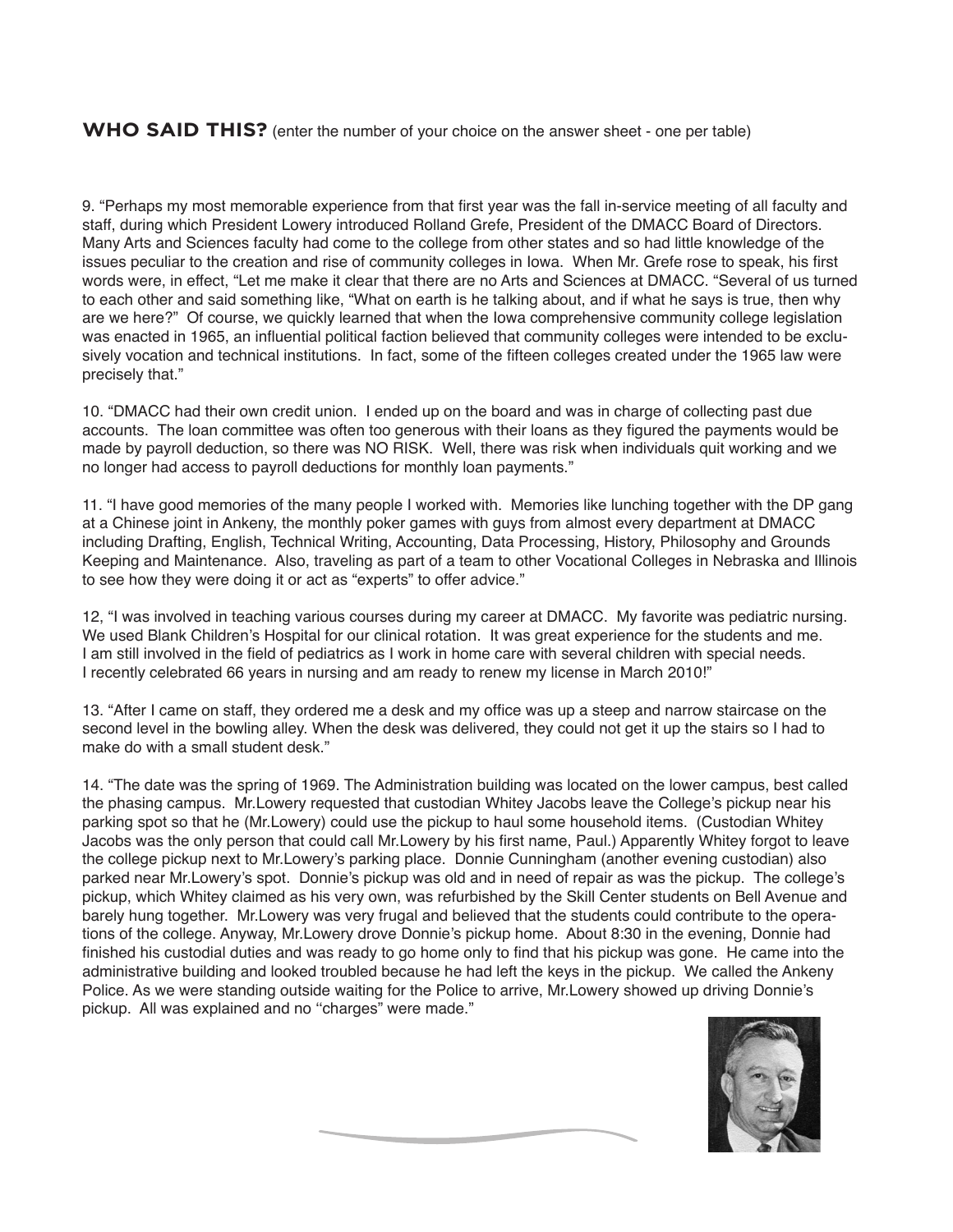# **WHO ARE THESE PEOPLE?** (write in their names on the answer sheet - one per table)

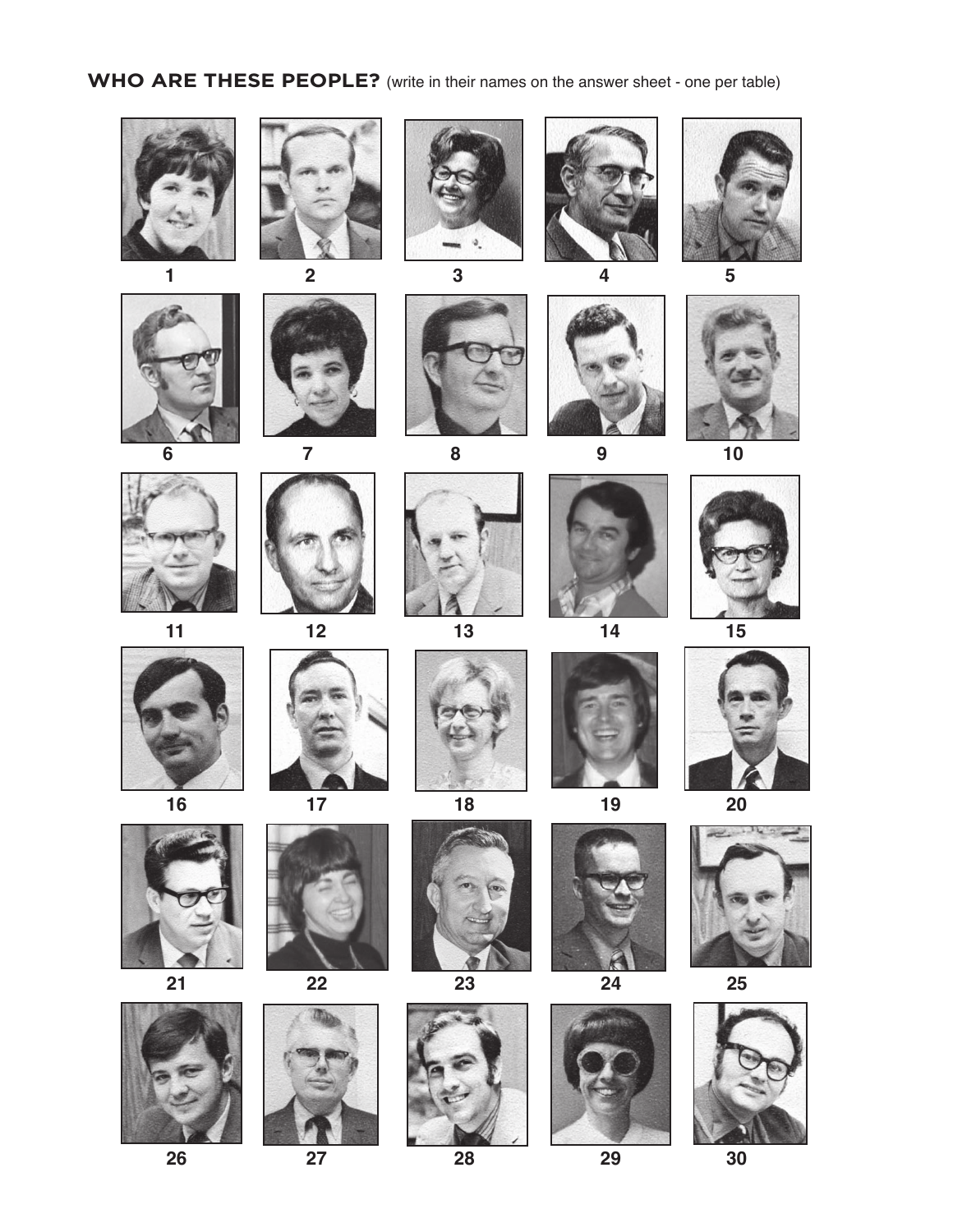### **CELEBRATING OUR HISTORY** DMACC . OUR STORIES . OUR PEOPLE



# **WHO SAID THIS?**

# **WHO ARE THEY?**

| John Arbuckle                                    | 2.                            |
|--------------------------------------------------|-------------------------------|
| Marcia Johnson                                   |                               |
| Dennis Marten                                    |                               |
| Leona Martin                                     |                               |
| Joe Morr                                         | $6.$ $\overline{\phantom{a}}$ |
| Ole Modtland                                     |                               |
| <b>Melody Powell Kragenbrink</b>                 |                               |
| Lloyd Miller                                     | 9.                            |
| <b>Warren Pitcher</b>                            |                               |
| <b>Ben Shlaes</b>                                |                               |
| Jeannette Smith                                  |                               |
| Dee Stolze                                       |                               |
| Allen Suby                                       |                               |
| Sandi Wurster                                    |                               |
|                                                  | 16.                           |
|                                                  | 17.                           |
|                                                  | 18.                           |
|                                                  |                               |
|                                                  |                               |
|                                                  |                               |
| Bonus question. Where was this<br>picture taken? |                               |
|                                                  | 23.                           |
|                                                  | 24.                           |
|                                                  | 25.                           |
|                                                  | 26.                           |
|                                                  | 27.                           |
|                                                  | 28.                           |
|                                                  |                               |
|                                                  | 30.                           |